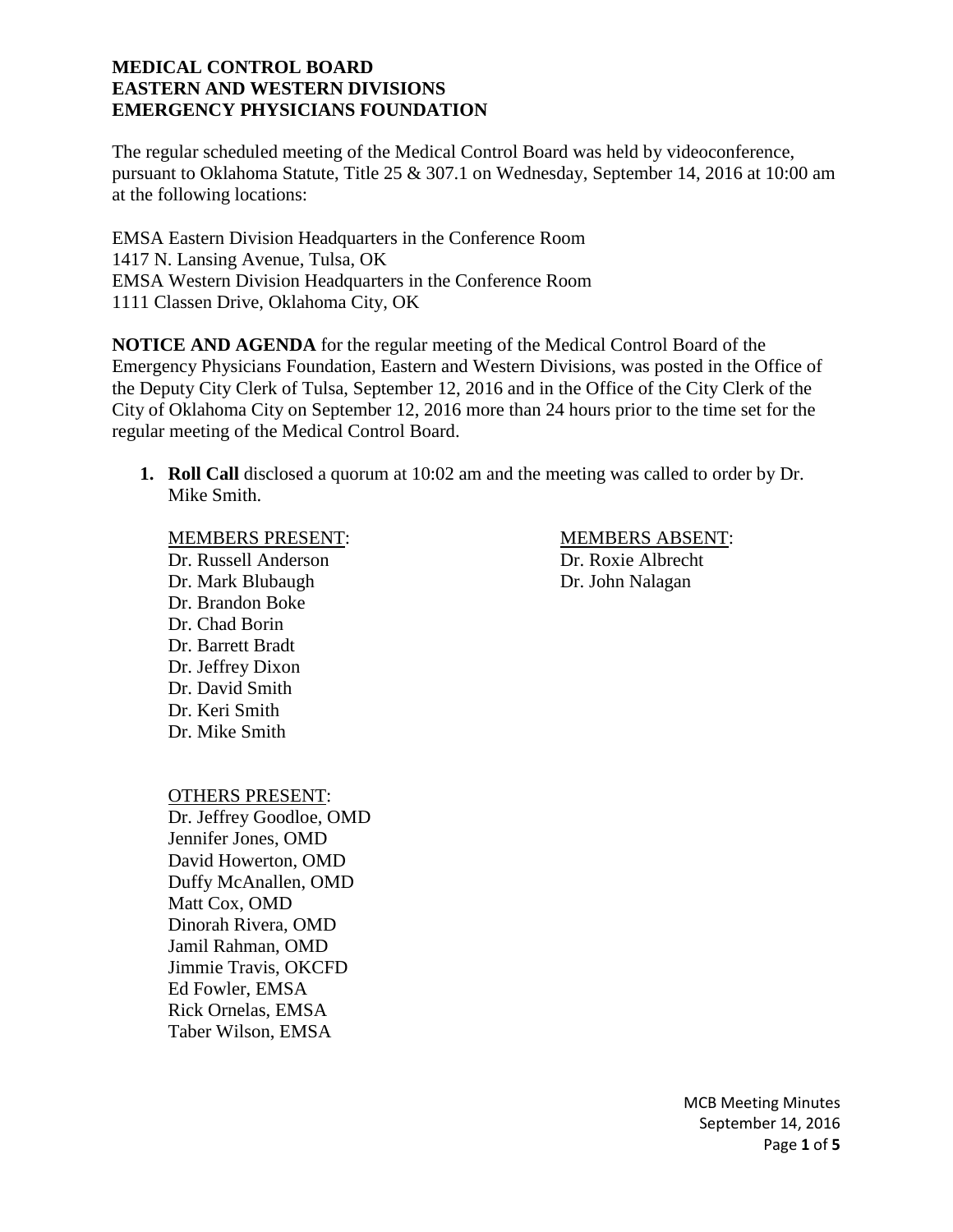#### **2. Review and Approval of July 2016 MCB Meeting Minutes**

Dr. Russell Anderson Dr. Roxie Albrecht Dr. Mark Blubaugh Dr. John Nalagan Dr. Brandon Boke Dr. Chad Borin Dr. Barrett Bradt Dr. Jeffrey Dixon Dr. David Smith Dr. Keri Smith Dr. Mike Smith

MOTION: Dr. David Smith SECOND: Dr. Brandon Boke

Aye: ABSENT:

## **3. EMSA President Report**

Mr. Williamson gave compliance, late call graph and exclusion summary reports for June and July 2016. He shared with us that the Edmond hub has opened and there will be 6 units coming out of that location and will make for better deployment within our system. Mr. Williamson presented a power point presentation that a consulting company did for the City of Tulsa. Based on whether to stay with EMSA or go to with a different model. The consulting company suggested to the City to stay with the current model.

#### **4. Medical Director Report**

Dr. Goodloe shared that CPSM was the consulting group that put the City of Tulsa study together. He explained a few issues that he had with the report findings. Hospital wait time is not all on the hospital facility and it is unfair to the hospital partners to consider all time at hospitals as hospital-induced times. There is not a sustained mechanism for money to run the Mobile Integrated Health Care System. Only in the state of Minnesota is there a small amount of fee for service funding to pay for that kind of system. Dr. Goodloe explained his concern of conducting a study regarding ALS vs BLS FD response for patient care and patient outcomes. He agrees with having paramedics in the fire departments. Dr Goodloe in favor of the "one plus one" model of a fire paramedic and an EMSA paramedic on ALS level calls.

Dr. Goodloe shared that Dr. Knoles was unable to attend due to working at the hospital today and future meetings should not be a problem for him to attend as his schedule had been already set until October. Dr. Goodloe shared that the divert reports are posted for MCB physician review and asked that each MCB physician closely review the data for their individual hospital.

> MCB Meeting Minutes September 14, 2016 Page **2** of **5**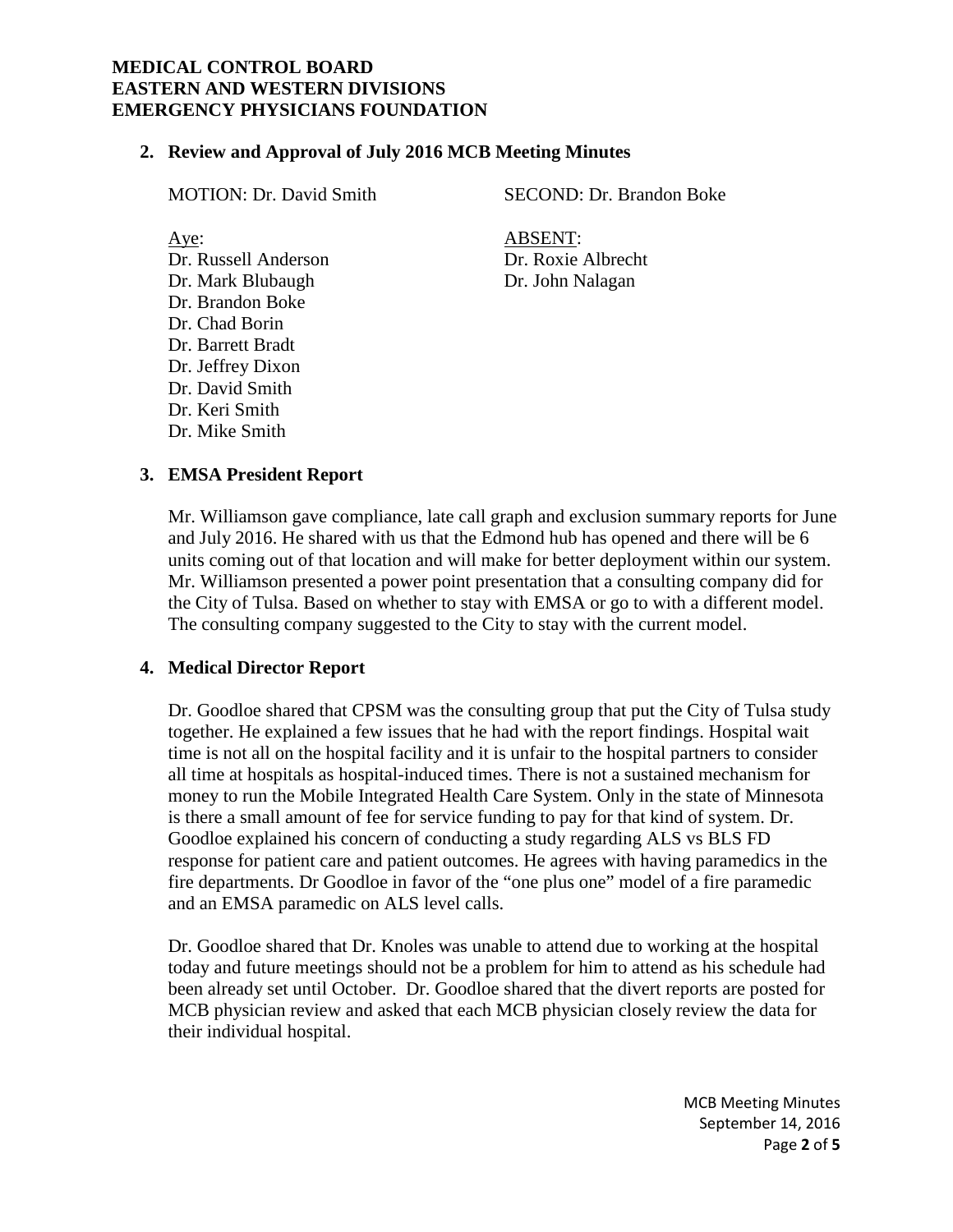Dr. Goodloe complimented the OMD staff and reviewed with the MCB about our recent strategic planning retreat. Items reviewed included the accomplished projects over the last year and how far we have come with the website, testing portal and infrastructure on MCB/OMD policies. We have promising clinical care going on in the system and all MCB members are welcome to come out and ride with the OMD staff to make calls. The CAAS review is going on with EMSA and they are scheduled to be here September 29<sup>th</sup> and 30<sup>th</sup>.

Dr Goodloe recently visited the new ACEP headquarters in Irving, TX. He would highly encourage MCB members to go by and see it if they are an ACEP member.

Dr. Goodloe had a discussion with Dr. Keith Lurie in regards to ResQCPR. Three phases that we are looking at are the implementation, operation, and quality improvements phases. Cardiac Arrest outcomes for 2015, which includes some use of ResQCPR in the last quarter of 2015, indicates a 33.3% survival utilizing the Utstein criteria, including that in the 24 survivors of the 72 individuals with witnessed arrest, bystander CPR, and initial rhythm of VF, over 90% survived with CPC scores of 1 or 2, indicating neurologically intact survival.

Dr. David Smith just got back from Minnesota visiting the cardiac arrest hemodynamics lab at the University of Minnesota/Hennepin County Medical Center. He spoke of the promising future of heads up CPR and how CPR can be done.

# **5. Review and Approval of EMS Provider Credentialing Policy**

Dr. Goodloe shared that the only change was in reference to page 8. We removed the PHTLS, ACLS and BLS Instructor requirements. We added the OMD EMS Instructor certification requirement. The curriculum will be web based with case study with content development and is being developed by our OMD Team. The workable content will be completed by the end of January. The OMD certification will need to be obtained by the first of December 2017 for existing CE/CQI personnel.

MOTION: Dr. Chad Borin SECOND: Dr. Brandon Boke

Dr. Russell Anderson Dr. Roxie Albrecht Dr. Mark Blubaugh Dr. John Nalagan Dr. Brandon Boke Dr. Chad Borin Dr. Barrett Bradt Dr. Jeffrey Dixon Dr. David Smith Dr. Keri Smith Dr. Mike Smith

# Aye: ABSENT:

MCB Meeting Minutes September 14, 2016 Page **3** of **5**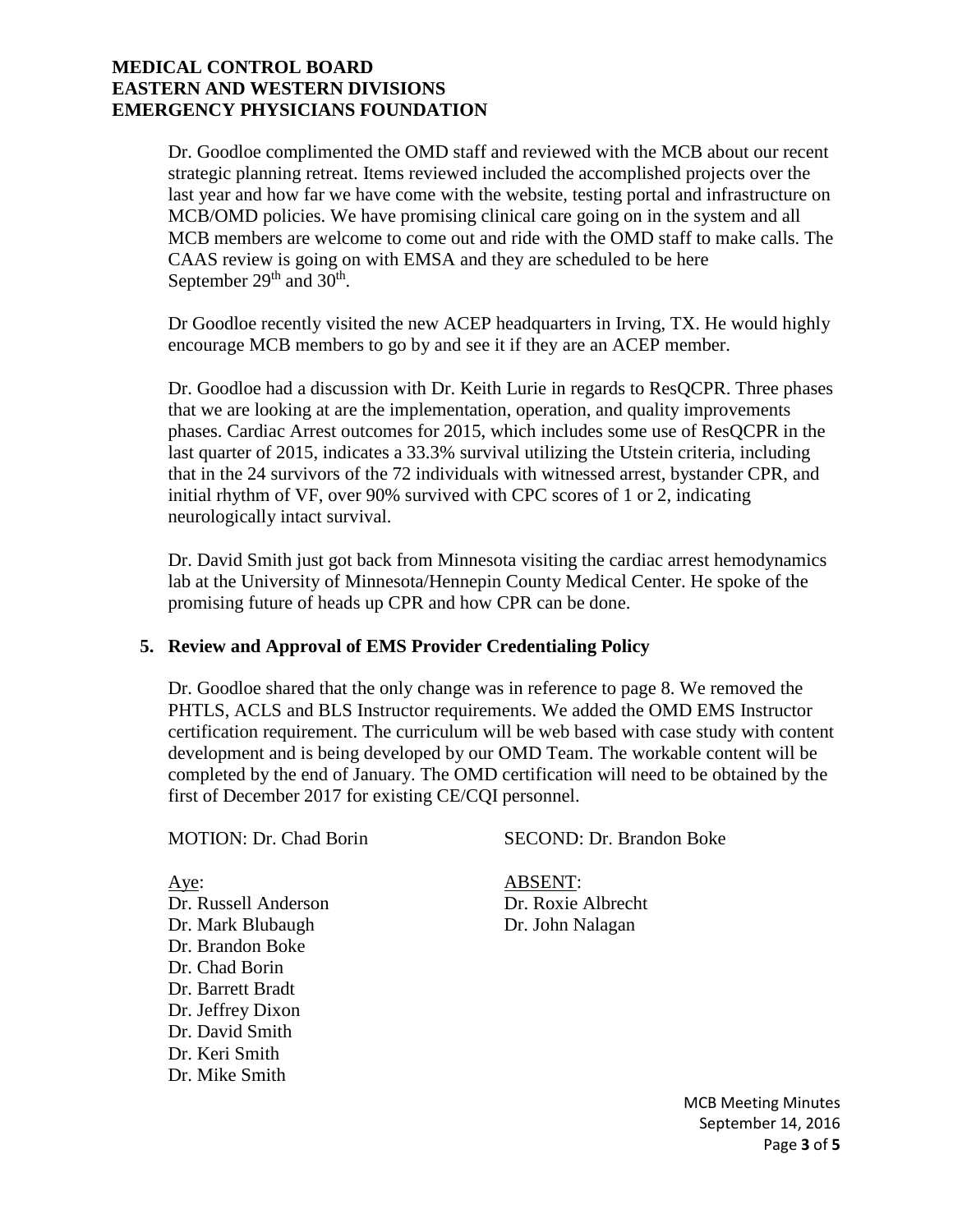#### **6. Review and Approval of Ambulance Inspection Form**

Dr. Russell Anderson Dr. Roxie Albrecht Dr. Mark Blubaugh Dr. John Nalagan Dr. Brandon Boke Dr. Chad Borin Dr. Barrett Bradt Dr. Jeffrey Dixon Dr. David Smith Dr. Keri Smith Dr. Mike Smith

MOTION: Dr. Chad Borin SECOND: Dr. Brandon Boke

Aye: ABSENT:

#### **7. Review and Approval of Protocol Changes**

Protocols 8D, 8E, 8F, & 16N – Added EPI to EMR & EMT box on the protocol for administering EPI 1:1000 IM injection. Due to the increasing cost of EPI pens to \$300 or more.

MOTION: Dr. Chad Borin SECOND: Dr. Brandon Boke

Dr. Russell Anderson Dr. Roxie Albrecht Dr. Mark Blubaugh Dr. John Nalagan Dr. Brandon Boke Dr. Chad Borin Dr. Barrett Bradt Dr. Jeffrey Dixon Dr. David Smith Dr. Keri Smith Dr. Mike Smith

Aye: ABSENT:

MCB Meeting Minutes September 14, 2016 Page **4** of **5**